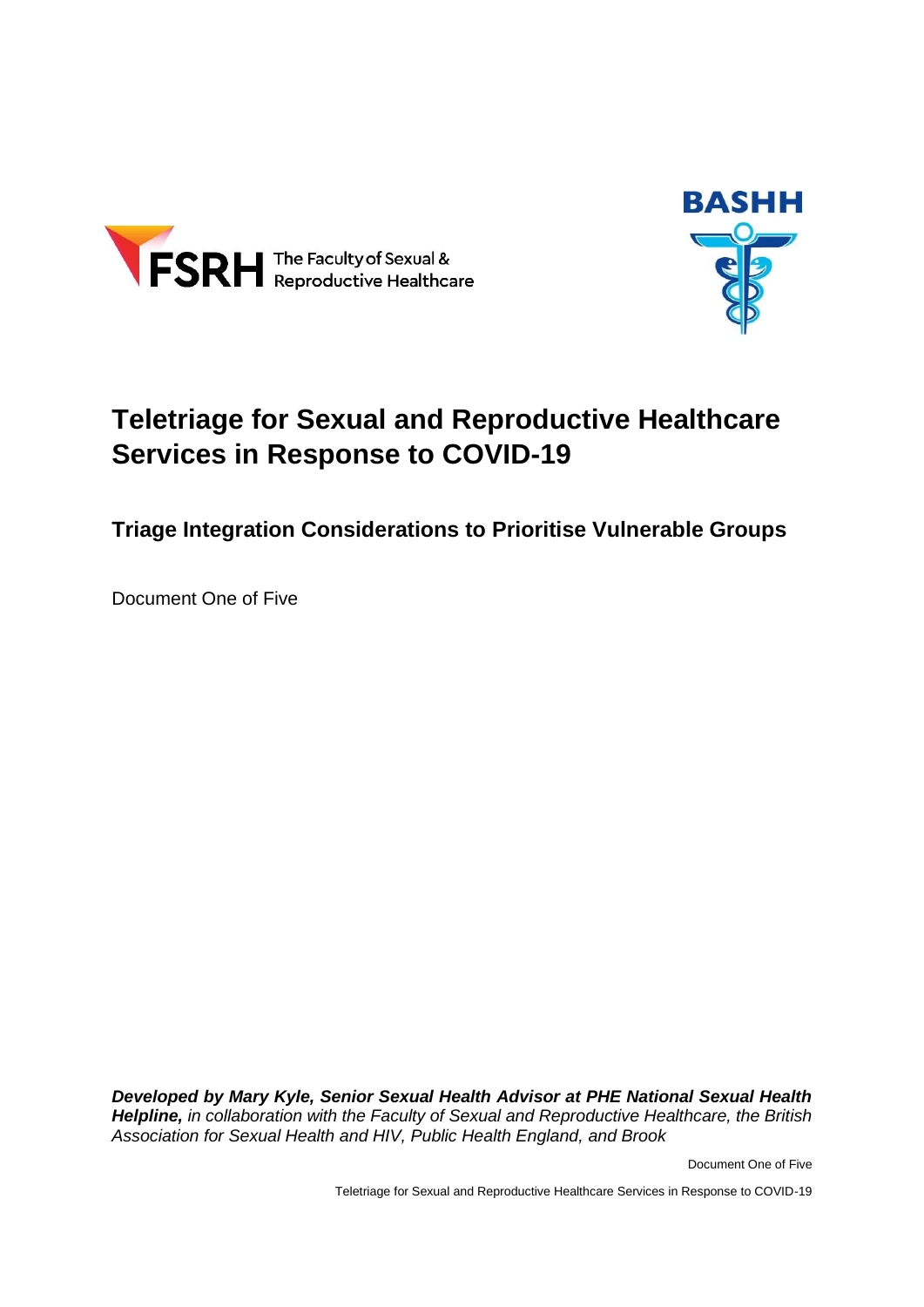



### **Contents**

| Who are your local populations of concern or areas of priority?10 |  |
|-------------------------------------------------------------------|--|
|                                                                   |  |
|                                                                   |  |
|                                                                   |  |
|                                                                   |  |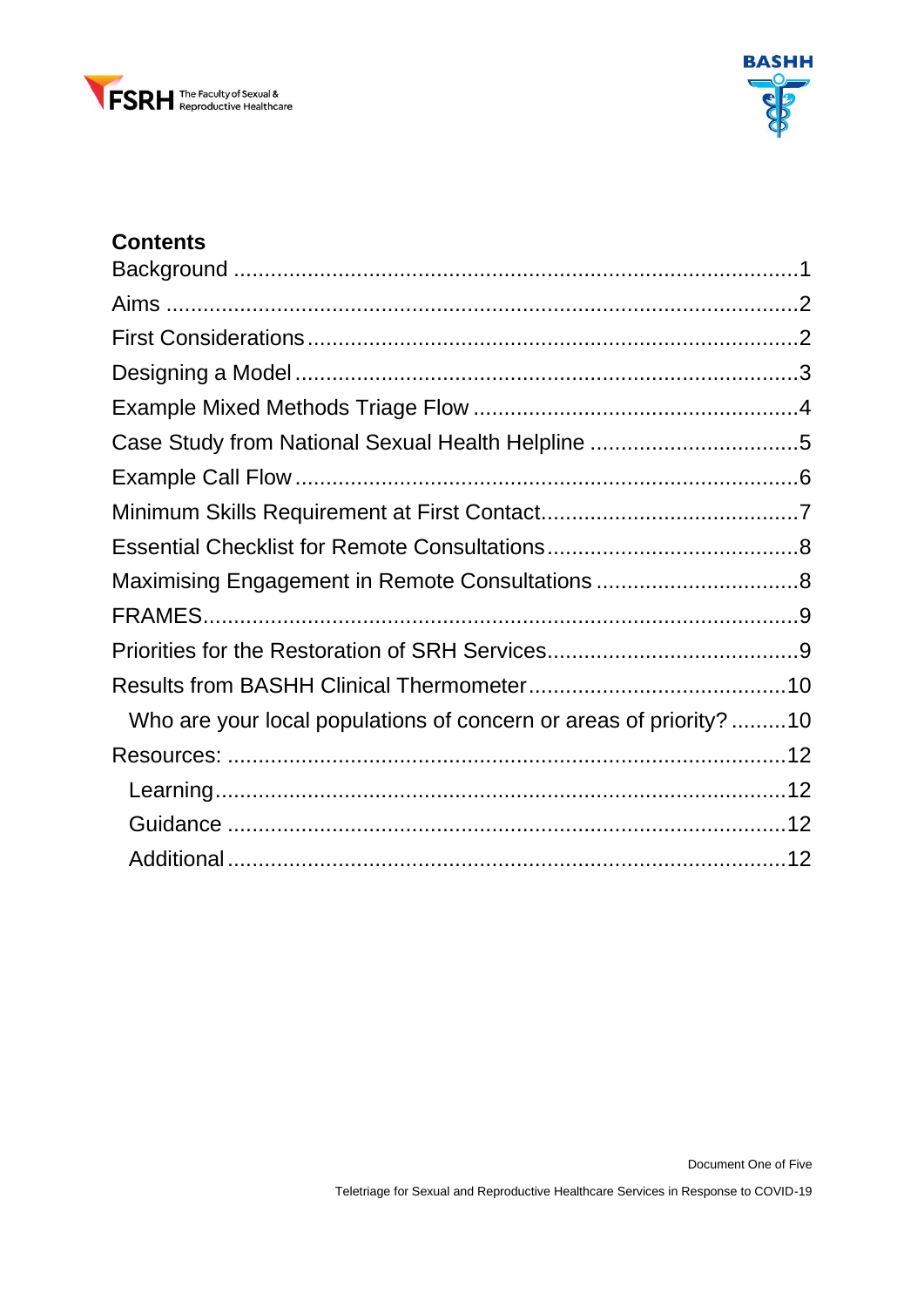



## <span id="page-2-0"></span>**Background**

As a result of the COVID-19 outbreak, the provision of Sexual and Reproductive Healthcare (SRH) services has changed significantly. One of the most striking innovations that has taken place is the expansion of telehealth and telemedicine services. These changes have been regarded positively by service users and healthcare practitioners, and many elements are likely to be adopted in the long term. Going forward, it is important that these changes accommodate the needs of the population, particularly vulnerable individuals who may not have access to digital services.

This document is part one in a suite of five documents providing advice for teletriage for vulnerable groups. These documents provide tips for setting up or expanding telehealth / telemedicine SRH services, how best to mitigate risk, how to prioritise vulnerable groups, and when to escalate. In the context of these documents, telehealth refers to telephone contact, and telemedicine refers to end to end care, either via telephone or video conferencing.

These documents have been developed by Mary Kyle, Senior Sexual Health Advisor at PHE National Sexual Health Helpline, in collaboration with the Faculty of Sexual and Reproductive Healthcare (FSRH), the British Association for Sexual Health and HIV (BASHH), Public Health England (PHE), and Brook. They are not official guidance by these organisations, but rather aim to support services to deliver high-quality, safe SRH care remotely. They highlight lessons learned from the National Sexual Health Helpline and local service provision, which SRH services should consider to support the creation of a sustainable, resilient teletriage solution that can respond to local priorities.

This suite of documents is aimed at clinical leads, safeguarding leads and managers assessing the continued use of teletriage for SRH services. Their aim is to generate discussion among those responsible for managing workflow and staff training to consider issues such as designing algorithms for triage boundaries and skills gap analysis for their local service. This will ensure that vulnerable groups are prioritised, and will maximise opportunity to identify high risk and safeguarding issues. The final document in the series is aimed at healthcare practitioners, and provides tips for call flows.

Services may not be able to adapt every element of these documents into their own teletriage models. The suitability of the advice will depend on existing technology and patient need. These documents should thus be used to support the design of services as appropriate.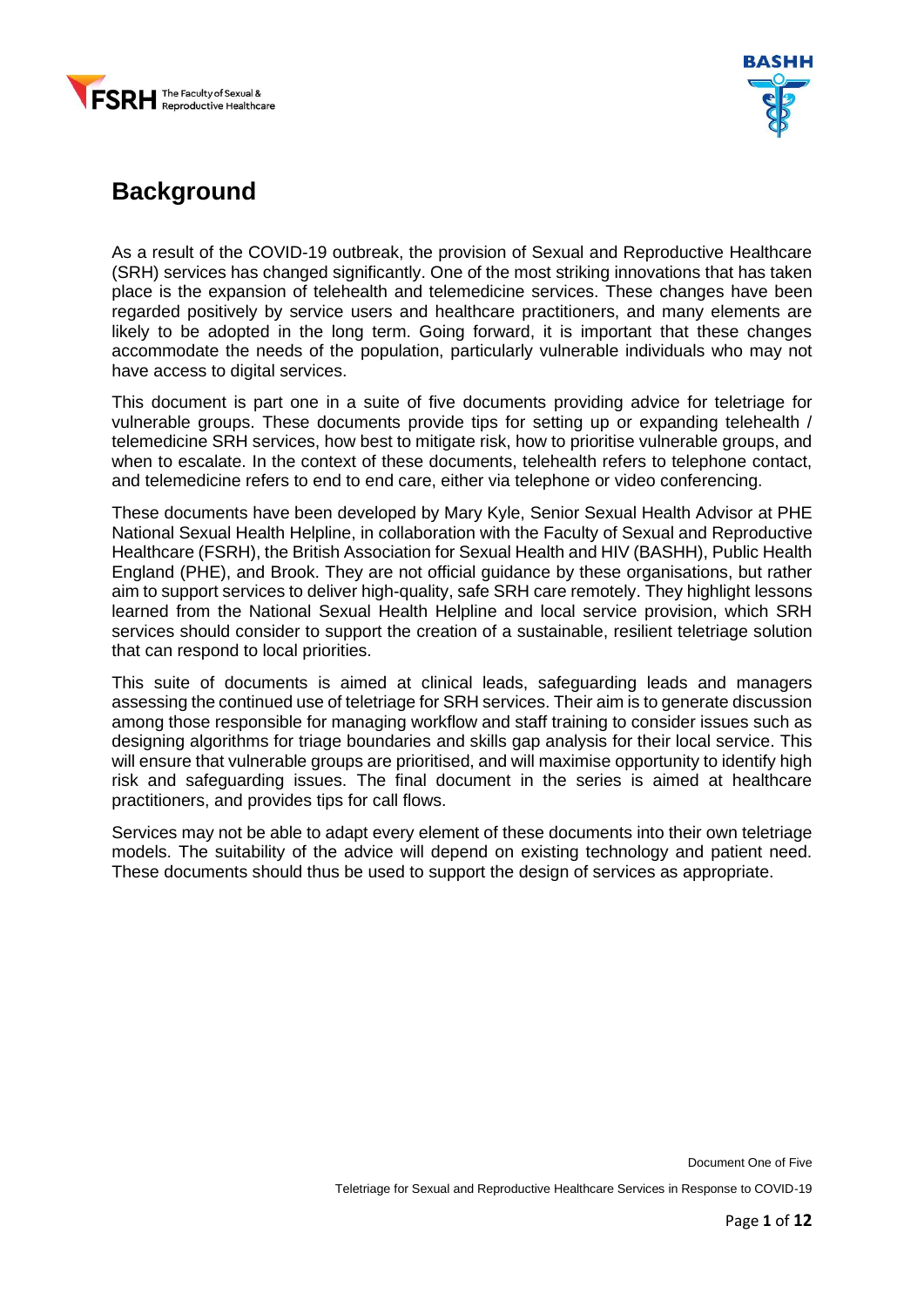



# <span id="page-3-0"></span>**Aims**

This document provides a list of considerations for services when setting up or expanding telehealth / telemedicine SRH services. It outlines considerations that should be taken before designing a model for teletriage. Examples of teletriage models, minimum skills requirements, essential checklists for remote support, and call handling skills are included.

## <span id="page-3-1"></span>**First Considerations**

*Technology*: Capacity for telehealth and telemedicine services will depend on technology services available for healthcare practitioners and service users. This includes amending online booking services to enable telephone appointments, deciding which services are suitable for automation, utilising online services for ordering tests, and enabling patients to prefill sexual health history electronically before their appointment. Whatever solution is adopted must be technologically stable and secure, sustainable, and have built-in contingency and resilience.

*Medicine provision:* Easy access to free emergency contraception and treatment is essential, particularly for those with increased vulnerabilities. Contingencies for postal delay should be considered, e.g. through the use of local pick up points in rural communities, and/or the use of hub spaces as pick up points.

*Mental health support for distressed individuals:* Services that previously offered mental health support should consider whether they have capacity to continue to provide this support, as those diagnosed without the normal explanations and reassurance are increasingly vulnerable. Mental health support services are particularly suitable for telephone consultation.

*Outreach services:* In the absence of full outreach capacity to vulnerable groups, there should be consideration of best practice examples from other areas, e.g. creating "Sexual Health Champions" within homelessness teams, drug and alcohol teams, accommodation support workers.

*Training and support:* The COVID-19 pandemic has resulted in significant changes to service provision. Training should be available for staff to support them in adapting to these changes.

*Recognise limitations:* Service users' suitability and comfort with teleconsultations should be taken into consideration. Not all will be happy or able to participate in a remote consultation. Accommodating those for whom English is a second language (ESL) can be impossible if services do not have instant access to an independent interpreter. The National Sexual Health Helpline uses Language Line, but this requires some telephony access and there is a cost per contact. Teletriage will also not be suited to those with hearing difficulties.

*Develop standards:* To minimise risk to staff and service users, all processes that have evolved through the COVID-19 response must be reviewed and measured against minimum standards. It is important to recognise that ad hoc solutions can quickly become "accepted practice" and this has risk.

*Health and safety:* As social distancing continues it is important that staff physical and emotional wellbeing is considered, and that Health and Safety Executive (HSE) responsibilities are fulfilled. As homeworking becomes part of working life, ad hoc solutions will become less sustainable.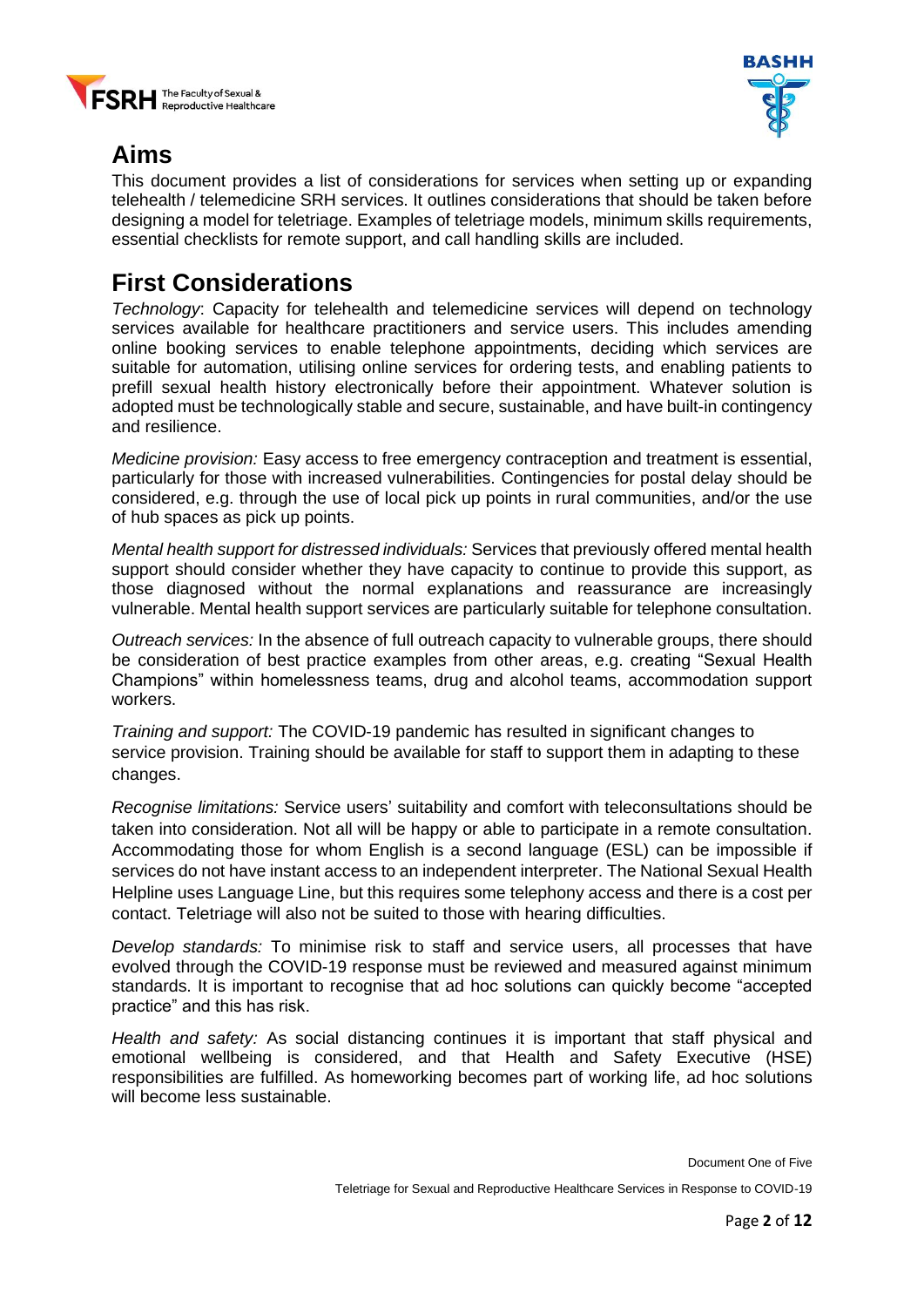



*Tolerance:* Staff and service users have been flexible and tolerant of technological glitches, but as services are restored expectations will rise. Managing expectations by professionalising services will be key to longevity. Services should not assume that all staff will be automatically suited to telephone triage.

*Plan for worst case scenario*: As we face the possibility of exiting and entering different levels of restrictions, plans should allow ease of switching. Lessons learned from audits can inform the building of frameworks.

## <span id="page-4-0"></span>**Designing a Model**

Proper use of triage can maximise service provision, but it requires a fully integrated approach. Triage boundaries require careful consideration to prevent long telehealth consultations followed by face-to-face (F2F). Services may design some call codes as auto F2F, e.g. complex contraception.

When designing a teletriage model, services should assess according to their service level, existing staff skills mix, and both physical and remote staff capacity. They must also consider whether they expect to triage all access via telephone, whether they will operate a tiered system, and if so, how many tiers. Finally, services should consider whether buildings not in use due to the increase in telehealth can be repurposed as pick up points for medication, or for alternative SRH services.

As most SRH staff are trained in motivational interviewing (MI) and brief intervention communication, and can adopt the same protocols for safeguarding, much of this decision making will be based on IT solution availability. In some services, all Tier 2 may work remotely, in which case the decision may be that all calls are routed to them routinely. As trained staff, they would need call handling skills to adapt and enhance their existing knowledge and to operate in a new environment.

Each service should design a triage model that maximises opportunity to have the most contact with vulnerable populations. Below is a possible triage flow. This example adopts a mixed model in which qualified staff conduct a ten-minute assessment and decide whether F2F is appropriate, or whether the call can be dealt with fully through remote consultation. An example of a call flow that builds in exploration of vulnerabilities and escalation is also provided.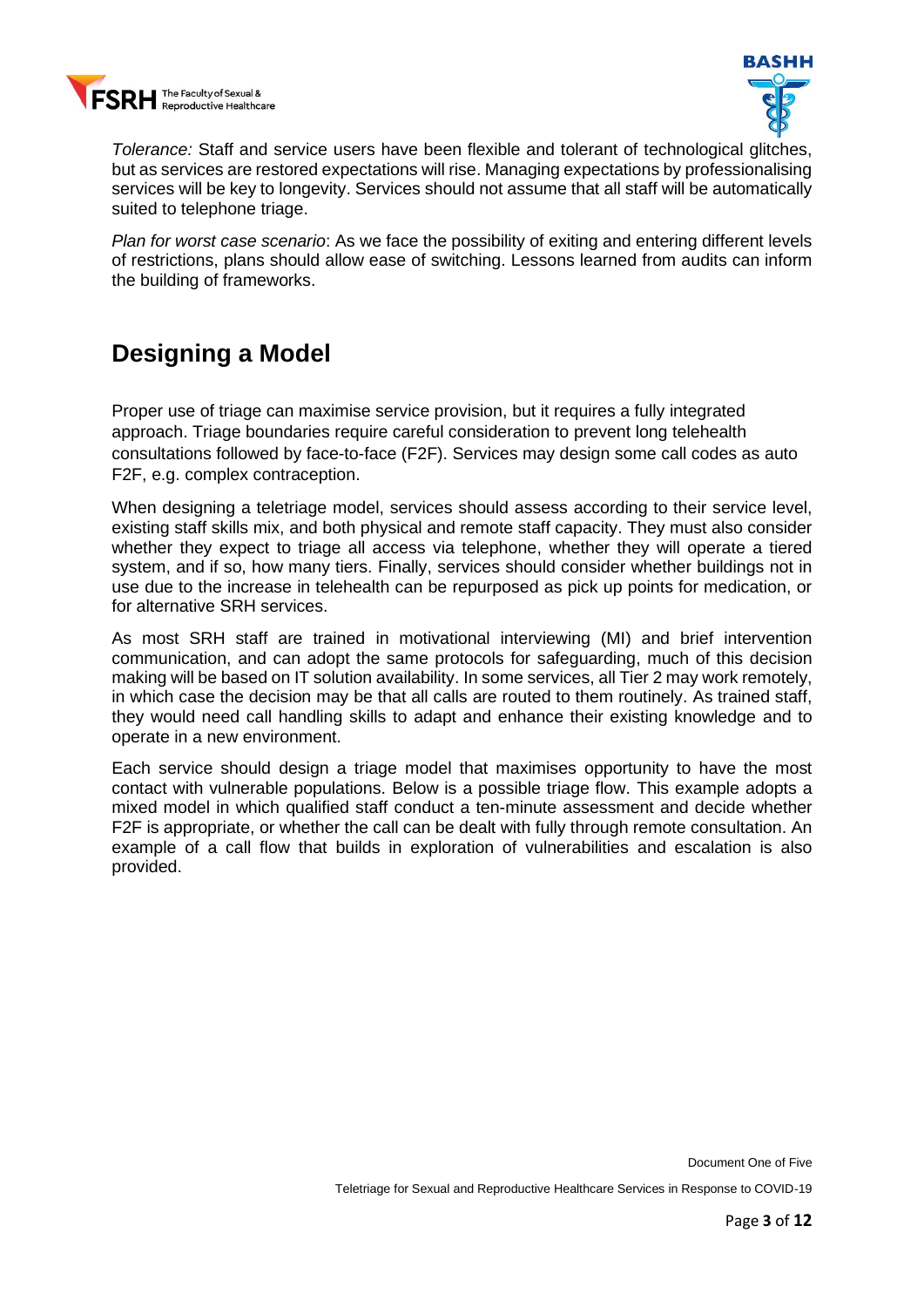



### **Example Mixed Methods Triage Flow**

<span id="page-5-0"></span>

**Senior Clinical & Safeguarding**

Escalations and procedures

Video consultations

Document One of Five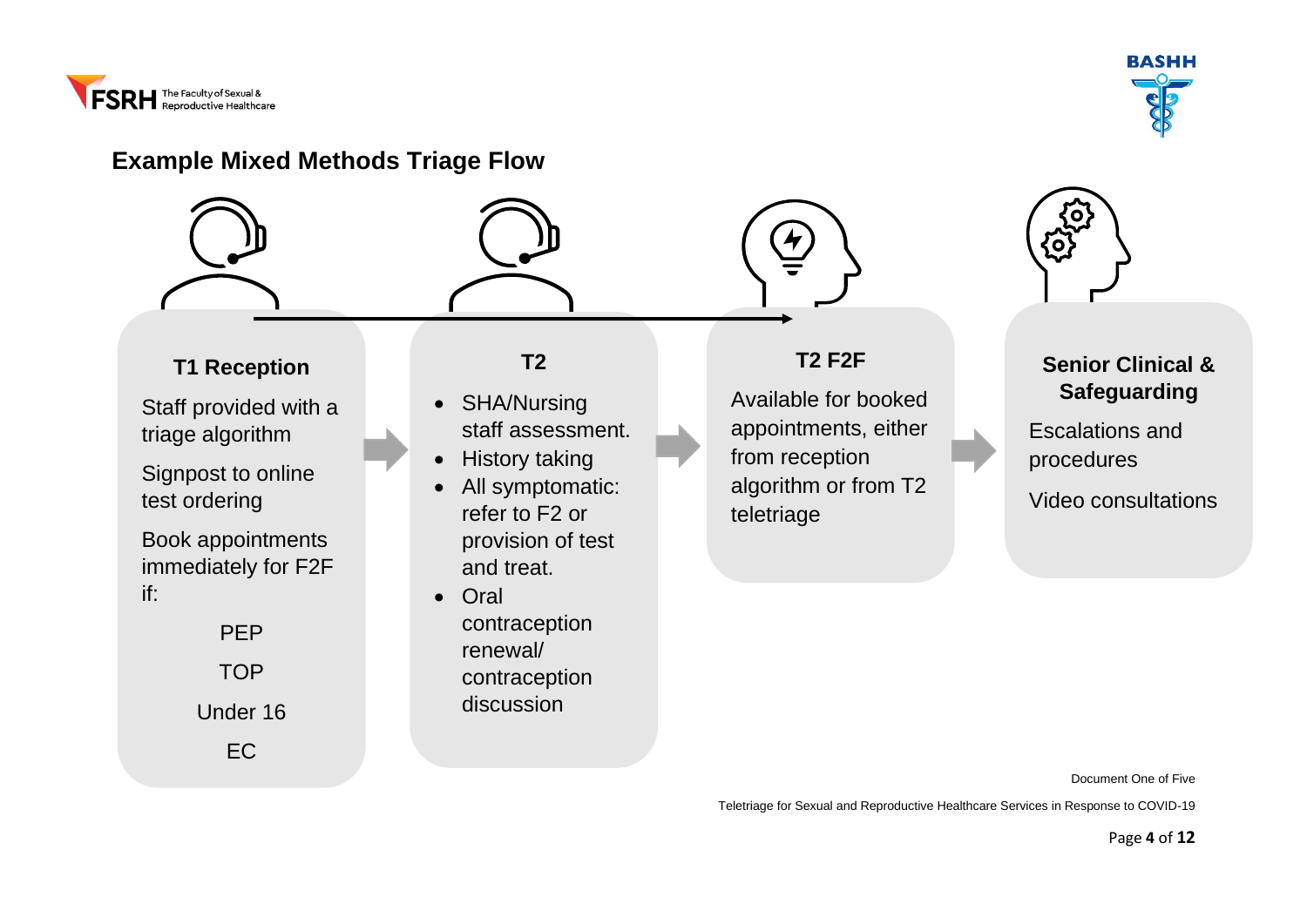



## <span id="page-6-0"></span>**Case Study from National Sexual Health Helpline**

*Female caller wanting to know where to get "the morning after pill". Her local clinic is closed because of COVID-19. "That's where I normally get it, but I had to buy it from pharmacy last week and it cost a fortune, I don't have enough money to buy it again." On discussion with the adviser, the caller reports that she can't go to her GP as she "has already got it once from there this week". "It's so embarrassing…and the nurse has to call you back, but you don't know when and you can't always answer in the house as my mum could hear and she will go nuts that I've been having sex outside and seeing my boyfriend as we are supposed to be in lockdown cause my brother has asthma."*

Following the call flow below the adviser ascertained that the client was 15, as was her boyfriend. The caller reported that neither of them had any previous sexual contact, including oral sex. The adviser found the contact number of the local hub triage and explained the process. A discussion followed about condom use and the problems her boyfriend had using them. The adviser explained different fits were available and that the caller should discuss this with the clinic when she got through, which led onto a wider discussion on contraceptive choices. The adviser reassured the caller that it was safe to discuss contraception with the clinic, even if under 16, explaining the role of the clinic. In order to reinforce the safe sex message and understanding, the adviser walked the caller through the relevant sections of the Brook website and suggested she and her boyfriend explore it together. A discussion was also had about "sex outdoors and safety." This allowed the adviser to assess understanding and consent. The adviser also acknowledged the risks of any close contact outside the family group as a risk to her brother re COVID-19. The caller was invited to call back if she had any difficulty accessing services, or wanted to discuss anything further.

Take-aways:

- Take the time to do the complete discussion
- Don't respond to the question only
- Think Package: Pregnancy test, condoms, STI Testing Kit, progestogen-only pill (POP); further broader sexual health and wellbeing advice and safeguarding check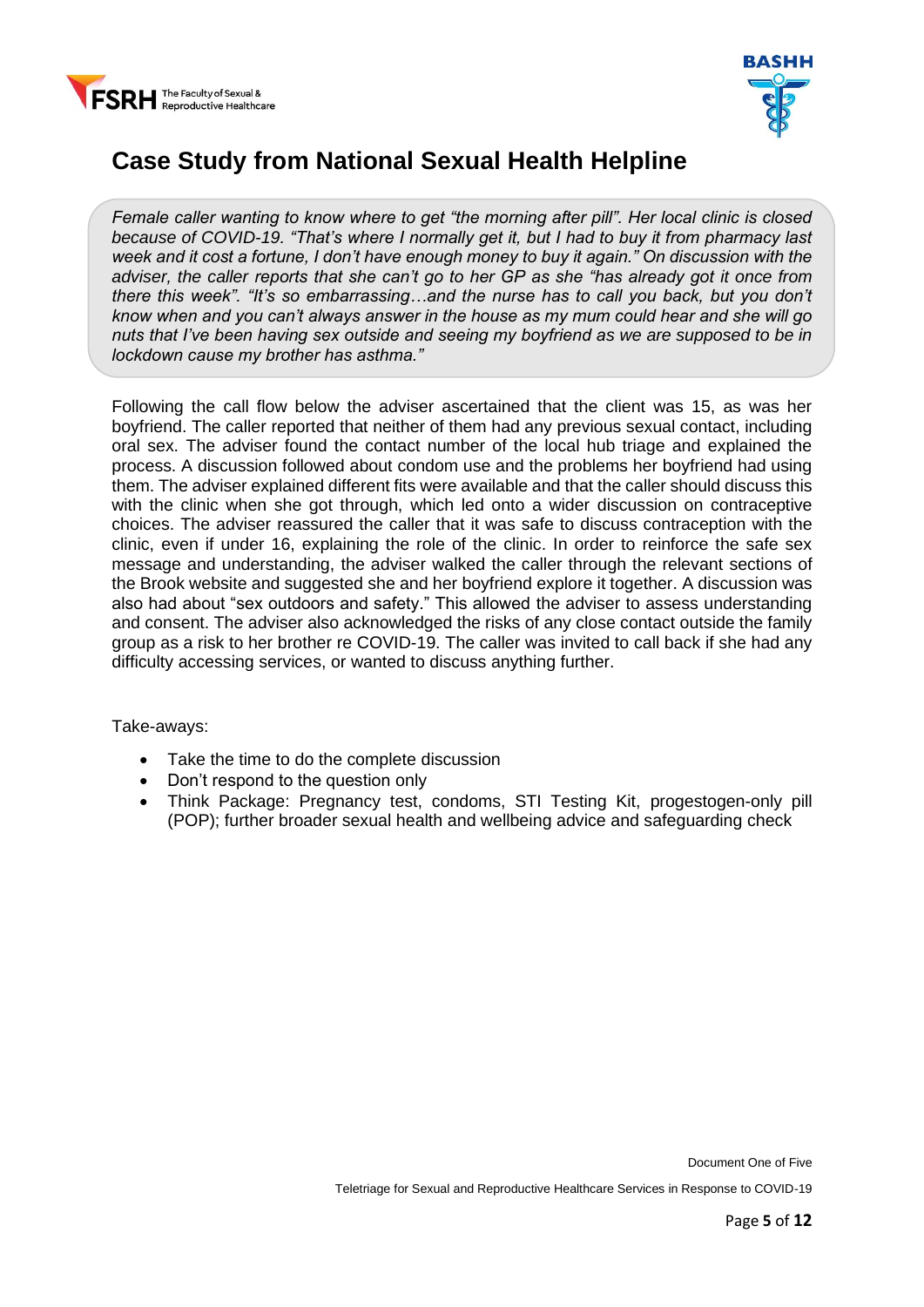



#### **Soft Welcome**

Provide a full salutation:

*"Good Morning, you are through to the…how can we help?"*

This gives the client time to collect their thoughts after a lengthy hold or sudden connection. Remember, we only have our voice to convey "a safe space".

## **Example Call Flow**



#### **Ask**

- *Is it alright to ask you some questions so I can make sure you get the right support?*
- *Can I ask your age?*
- *Are you able to answer without being overheard?*
- *When was the UPSI?*
- *Are you using any regular contraception?*
- *Is this a new sexual partner?*
- *Have either of you had previous sexual partners?*
- *Have you both had a recent STI test?*



#### **Assist**

- If not able to talk, ask if they can go somewhere more private and call back?
- **If under 16 escalate!**
- If the caller is unable to secure privacy, ask if they are safe?
- Consider time frames and best options available.
- Consider EC impact on existing contraception
- Discuss ongoing contraception options
- Suggest testing for STI / pregnancy if appropriate
- Test consent





**Act**

Has anything been said, or have you noticed hesitancy or reluctance?

You must consider whether a longer discussion, either with a senior or face to face, is required to ensure safeguarding responsibilities are fulfilled.

Document One of Five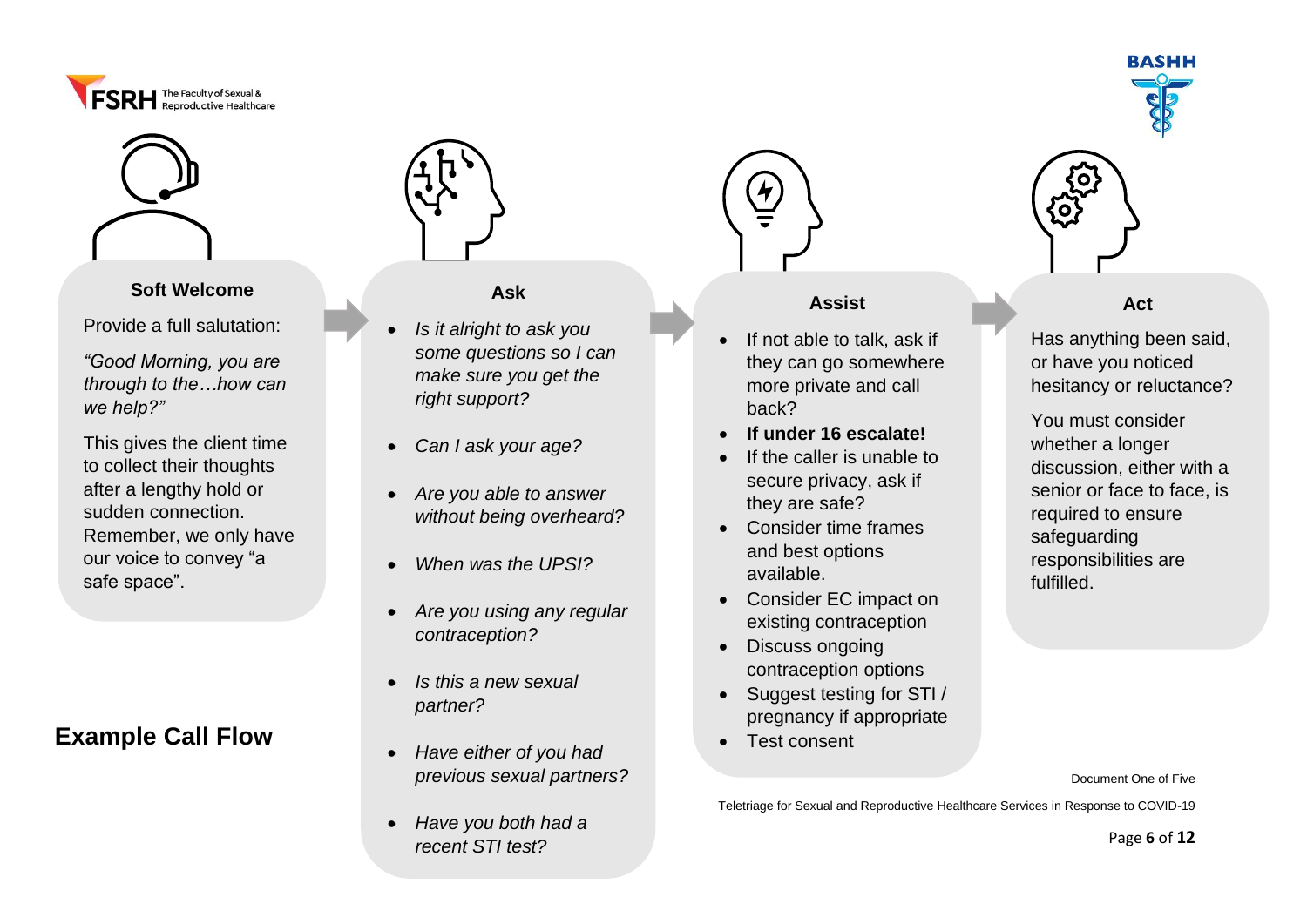



### **Minimum Skills Requirement at First Contact**

Understanding the skills required to [Make Every Contact Count MECC](https://www.makingeverycontactcount.co.uk/) is critical to the triage process. There must be an opportunity at every stage to identify and escalate those belonging to vulnerable groups. Services usually use reception as a "gatekeeper". If an inexperienced or untrained person answers the above call, the call flow could look like this:

<span id="page-8-0"></span>

Document One of Five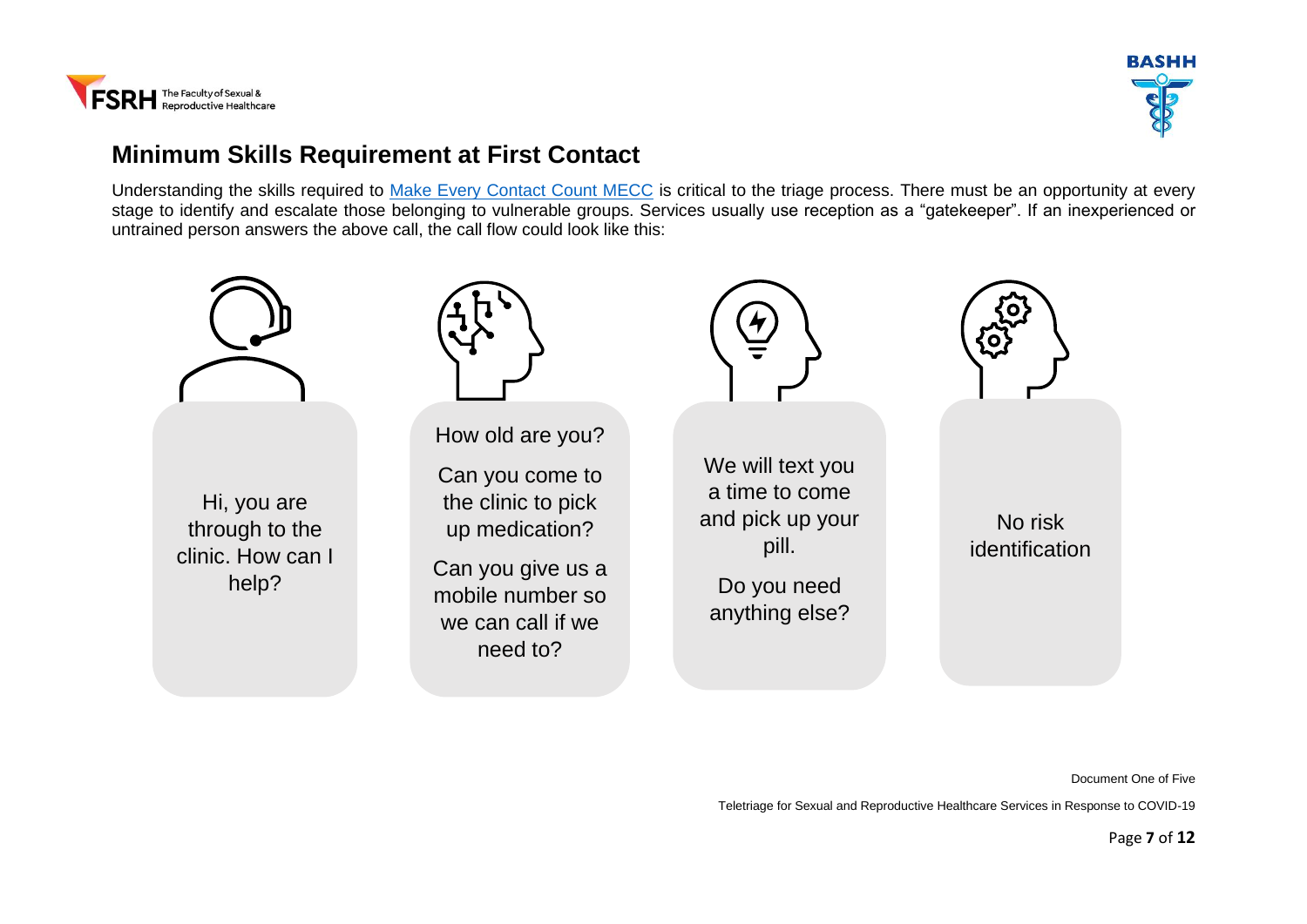



# <span id="page-9-0"></span>**Essential Checklist for Remote Consultations**

Though many services adopted homeworking an emergency response to COVID-19, it is likely that homeworking will be adopted more widely beyond the pandemic. Full considerations for supporting staff working from home are explored in Document 2 of this suite. However, some issues must be considered as part of remote consultation preparation:

- A working space that prevents distraction, disruption or inadvertent disclosure of confidential information.
- Secure access to necessary records, library of protocol documents and guidance.
- Telephony solution that allows advisers to access support from colleagues during consultation.
- Rapid access to changing consultation method, if during the consultation something emerges that requires F2F consultation. Solutions will depend on service, but examples include ringfencing appointments, or a dedicated staff resource for emergent rota "duty drop in".
- A crisis escalation process. If during a call it becomes apparent that someone is in immediate danger, then no one adviser can deal with the caller and the escalation simultaneously. This is much more likely to happen during remote consultations, as the adviser is in the caller's environment.
- Contingency solutions for systems outages, telephony issues, IT issues etc.
- Sufficient time allocated for appointments
- A plan for supervision and support. This is particularly important for isolated staff dealing with emotive and often difficult subject matter in their own home.

## <span id="page-9-1"></span>**Maximising Engagement in Remote Consultations**

Fear of "missing something" in remote consultations is a common concern for healthcare practitioners. However, remote consultations have advantages if set up properly, and only require modest adaptations of existing protocols. [Existing checklists for safeguarding should provide the template.](https://www.fsrh.org/standards-and-guidance/documents/fsrhbashh-standards-for-online-and-remote-providers-of-sexual/) Doing our job without non-verbal skills is the most difficult part of adapting our communication styles to maximise engagement. Consideration must be given to service users' and practitioners' comfort with communicating remotely:

- Service users cannot see providers smile as they are welcomed from reception. Tone and pace are thus important. If providers sound busy when they welcome service users, they are more likely to get brief incomplete information from questions and miss risk.
- Having a chat on the way into a consultation room to ease tension, and being able to see the person's demeanour, anxiety levels, distress or understanding of information is all part of the normal assessment. In telephone consultations, service users have not had time to come in, sit down and settle themselves with a little chat. For many practitioners, the loss of these guides will be intimidating and could shake self-confidence.
- Healthcare practitioners should be prepared for a slightly choppier start to remote conversations, and perhaps a flood of information. The anonymity some callers feel may make them more forthcoming.
- Before getting into the full discussion, set expectations on all calls and keep control. People can become angry if they go through a full consultation only to be told they must see someone else. If these expectations are set at the beginning of the call, service users are less likely to drop out.
- Healthcare practitioners can use verbal nods to show they are listening.
- Advisers should escalate to F2F if they feel it is necessary and should not feel pressure to "solve" everything.

Document One of Five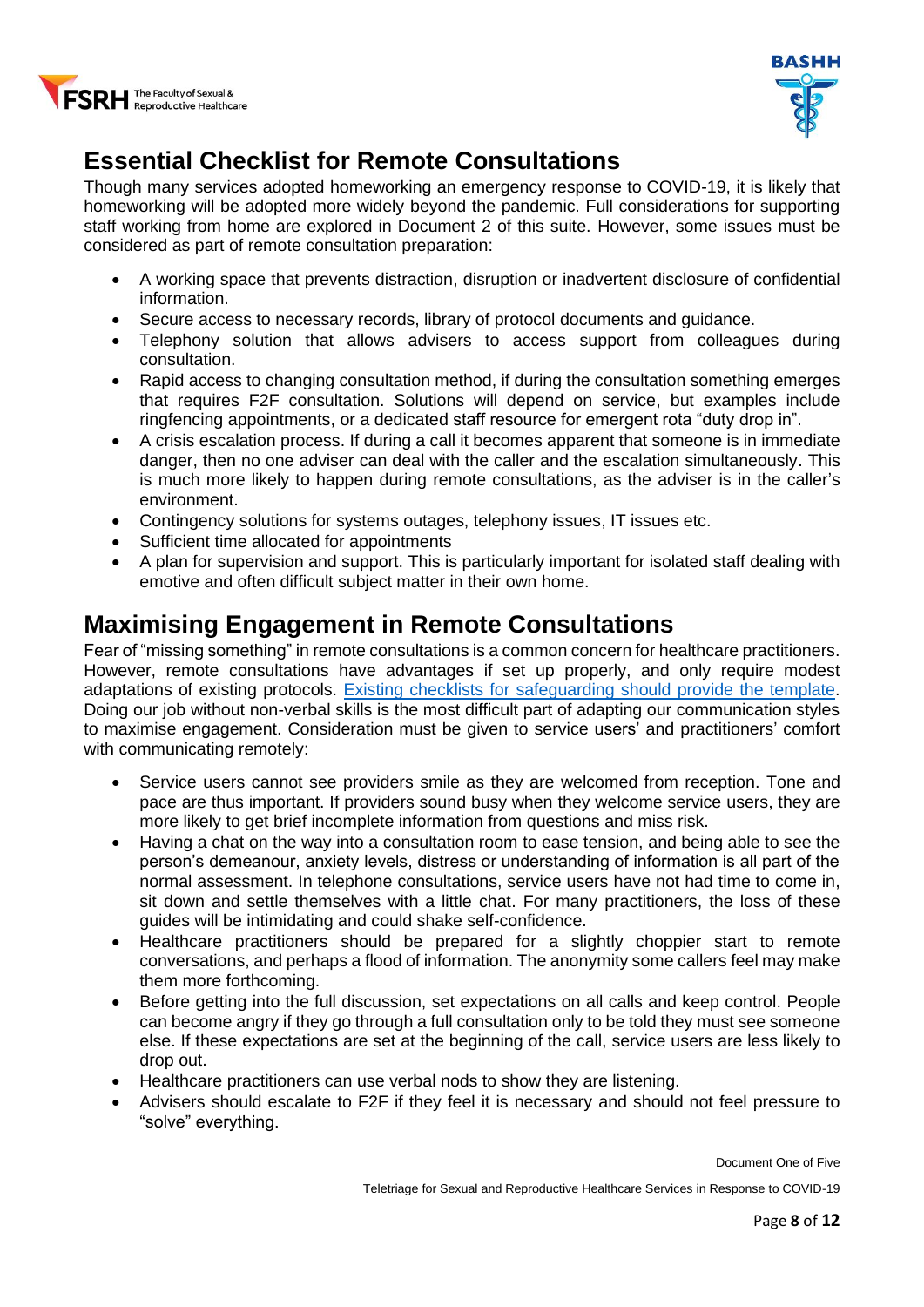



## <span id="page-10-0"></span>**FRAMES**

The National Sexual Health Helpline uses an adaptation of the FRAMES model to keep control and flow of the call. For experienced SRH staff, going back to these basics will help ensure all that can be asked is asked. Six elements have been identified that were present in brief intervention clinical trials, and the acronym FRAMES was coined to summarize them [\(Miller and Sanchez, 1994\).](https://www.ncbi.nlm.nih.gov/books/NBK64963/) This has been adapted for call handling purposes.

- Feedback listening to how the service user is feeling to assess the areas of concern.
- Reason using a balanced combination of open and closed questions to narrow down core areas of concern.
- Advice using the information collected, and awareness of the service limitations, to understand primary concerns (can be addressed within tele environment) and secondary concerns (signposting, escalation safeguarding). Delivering tailored information.
- Menus this is the most important area to concentrate effort, as this is where hidden concerns are most likely to be identified. Prior to giving recommended next steps, assess the following:
	- o *Does the service user require further discussion to fully understand their needs or options?*
	- o *Has the service user's emotional state become worse?*
	- o *Does the service user require vulnerable person enhanced engagement / F2F?*
	- $\circ$  Offer appropriate national signpost for PIL alternatives, e.g. [Brook,](https://www.brook.org.uk/) [Sexwise](https://www.sexwise.fpa.org.uk/)
- Empathy while advisers' information guides the service user towards next steps, advisers' tone and language guides the service user towards emotional stability
- Self-efficacy check service user's understanding of next steps (i.e. understanding of local service, motivation to use signpost, buy in)

If we haven't got the Feedback right, which demonstrates reflection of the callers concerns, or the Empathy, which is our tone and creates a "safe space", then we are unlikely to be able to provide complete tailored Advice or get buy in on Menus. The Self-efficacy section gives you an opportunity to recap and check understanding of next steps, as well as promote safer sex and behaviour change. Always provide a signpost for caller to look at after discussion to ensure the reinforcing of key messages.

### <span id="page-10-1"></span>**Priorities for the Restoration of SRH Services**

Respondents to the BASHH Clinical Thermometer Survey (see Resources), conducted in May 2020, were asked to identify their priority for restoring SRH services. 76% identified Young Peoples Service as their priority. Using the table of priority groups identified by respondents, services can model Triage Algorithms for receptions staff, ensuring focus is on local service "Priority F2F" or "must talk with". Individual services will of course be best placed to identify their priorities.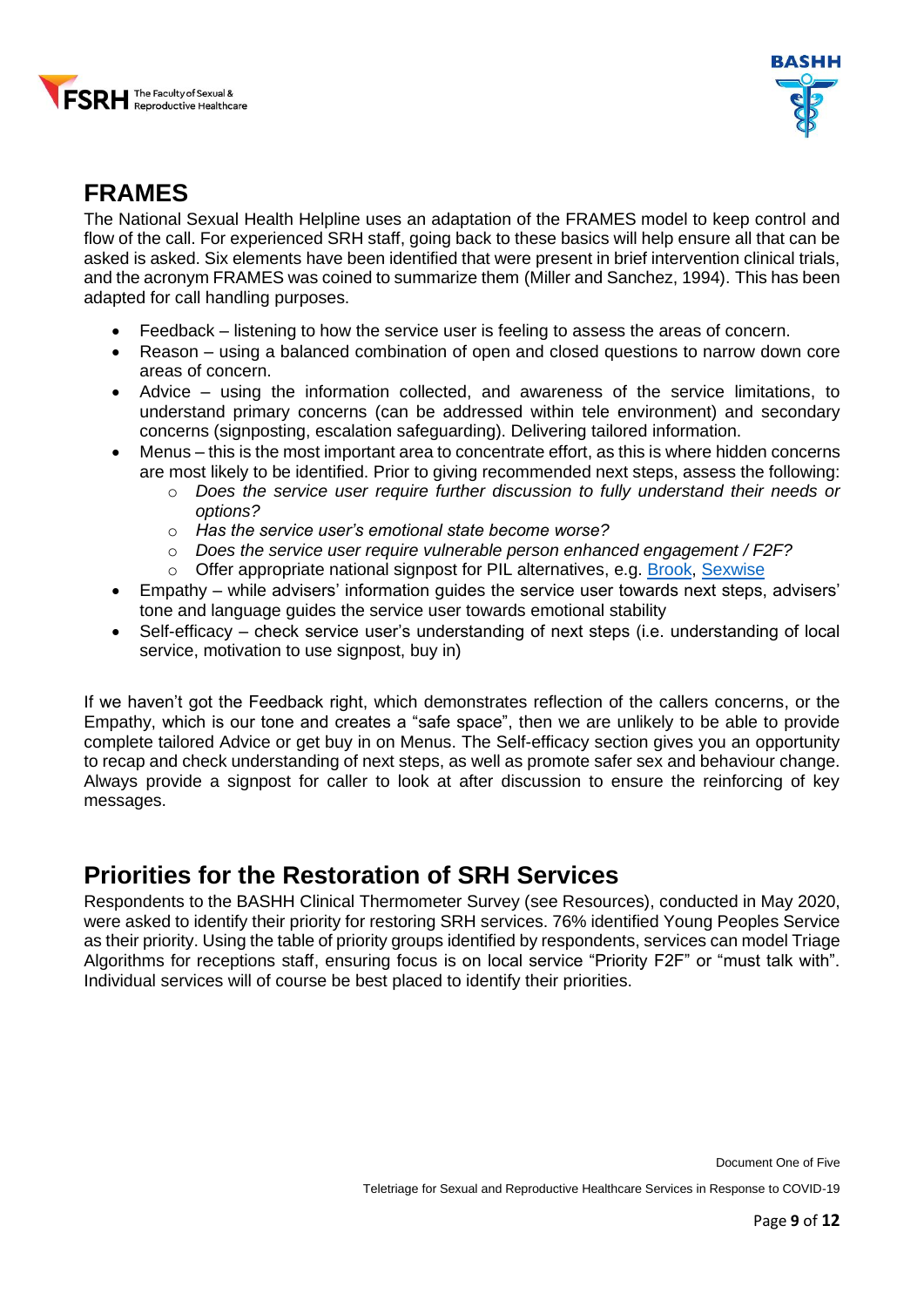



There are electronic algorithm tools available throughout the wider NHS estate, including Pathways for NHS 111 triage, which may be adapted for other clinical areas in time, but at a local level a simple

|     | At risk conversation (Do I need a test, EC etc.) |                  |          |                                                         |
|-----|--------------------------------------------------|------------------|----------|---------------------------------------------------------|
|     | Home Testing Kit Issue                           |                  |          |                                                         |
| $+$ | Add option<br>Add "Other" option                 |                  |          |                                                         |
|     |                                                  | Multiple answers | Required | ,,,,,,,,,,,,,,,,,,,,,,,,,,,,,,,,,,,,                    |
|     | Add new                                          |                  |          | Shuffle options<br>************************<br>Subtitle |
|     |                                                  |                  |          | Add Branching                                           |

Microsoft Forms with branching would be quick and effective to set up. This allows individual services to set their priority. In the example below, when 'at risk conversation' is clicked, a F2F appointment is automatically set up. This removes a potential "fall through" of vulnerable clients at the reception point.

# <span id="page-11-0"></span>**Results from BASHH Clinical Thermometer**

#### <span id="page-11-1"></span>Who are your local populations of concern or areas of priority?

Order of frequency cited as Top Priorities for Access as Services Re-open Safely (372 Responses)

76% of Services intend to restore Young People Services as their Top Priority Need

| <b>Young People Services</b>                     |
|--------------------------------------------------|
| People with a history of domestic/other violence |
| Children & Adults registered vulnerable          |
| MSM                                              |
| <b>Commercial Sex Workers</b>                    |
| Women seeking LARC                               |
| Women with complex contraception needs           |
| Homeless                                         |
| People with Drug or Alcohol problems             |
| People with no phone/internet access             |
| Non- English speakers                            |
| People with Chemsex problems                     |
| People with Mental Health issues                 |
| People with learning disabilities                |
| People with learning disabilities                |
| People with a history of sexual assault          |

Document One of Five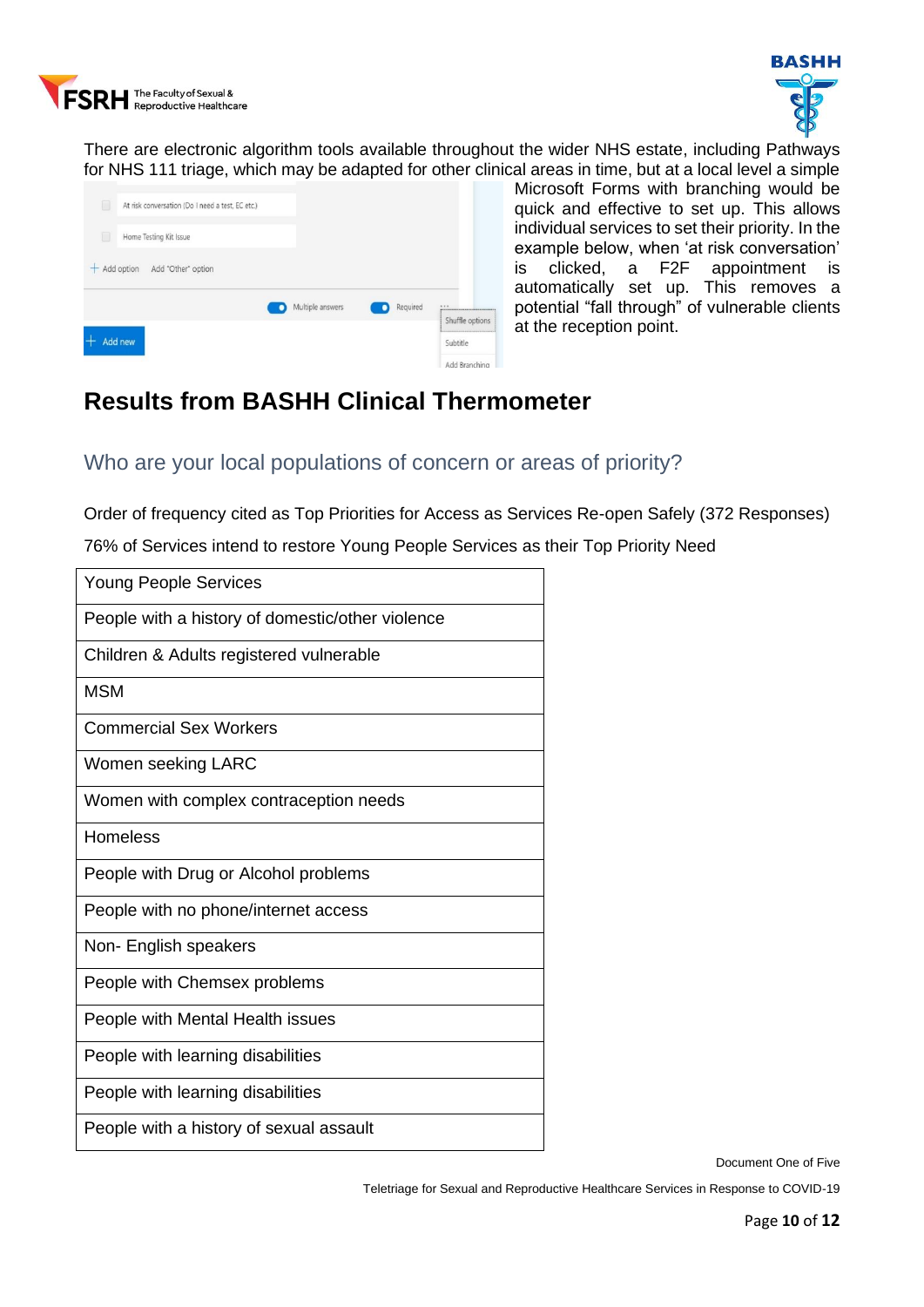



| People with high risk symptoms needing examination |
|----------------------------------------------------|
| Care Leavers                                       |
| <b>PrEP Users/seekers</b>                          |
| People living with physical disabilities           |
| Migrants or Asylum seekers                         |
| Looked after children                              |
| People living with HIV                             |
| People with known untreated STIs                   |
| Women who want to attend our services              |
| People with complex GUM issues                     |
| Rural people                                       |
| <b>NEET<sub>S</sub></b>                            |
| Locals                                             |
| <b>BAME</b>                                        |